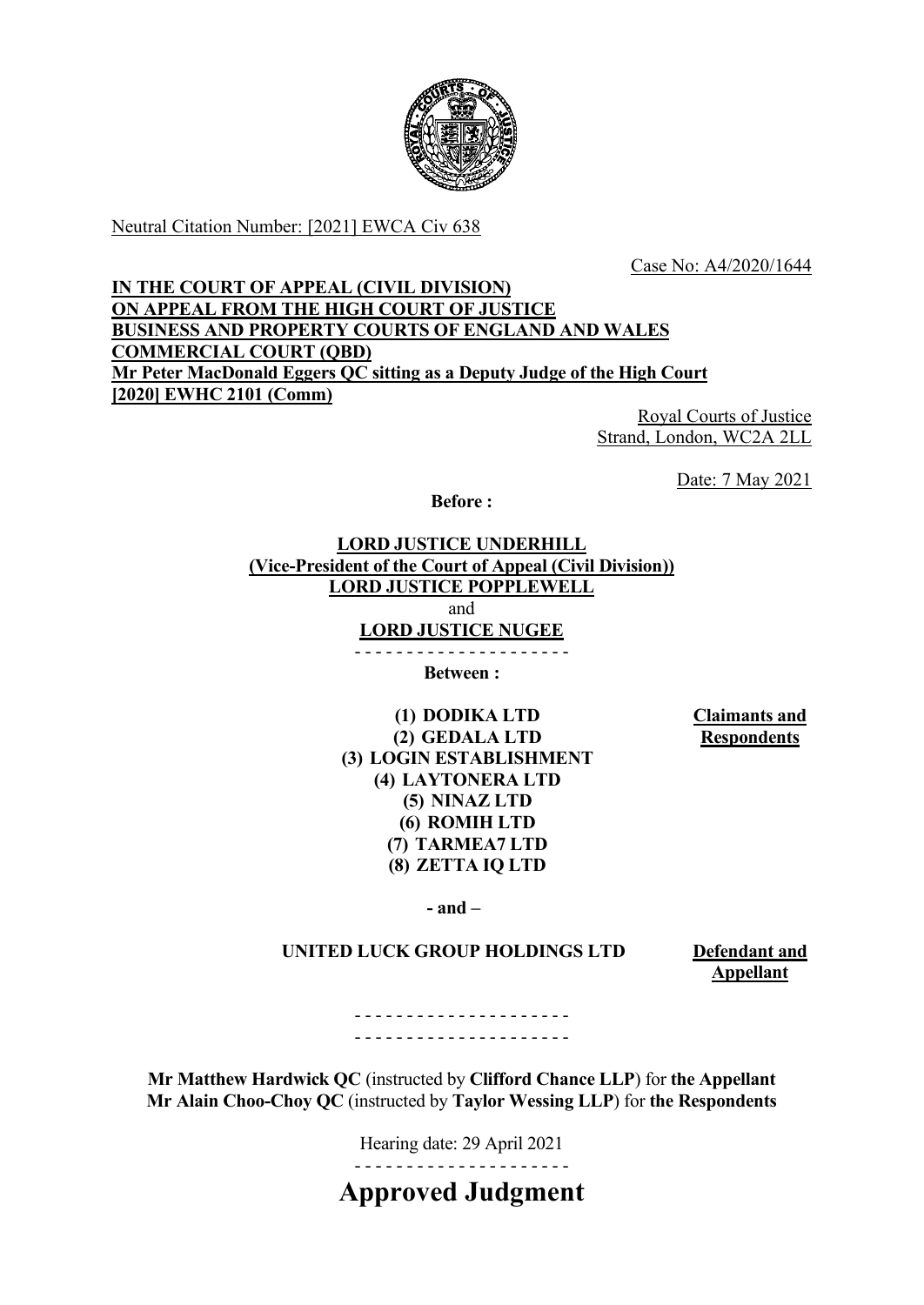Covid-19 Protocol: This judgment was handed down remotely by circulation to the parties' representatives by e-mail, release to BAILII and publication on the Courts and Tribunals Judiciary website. The date and time for hand-down is deemed to be at 10:30am on 7 May 2021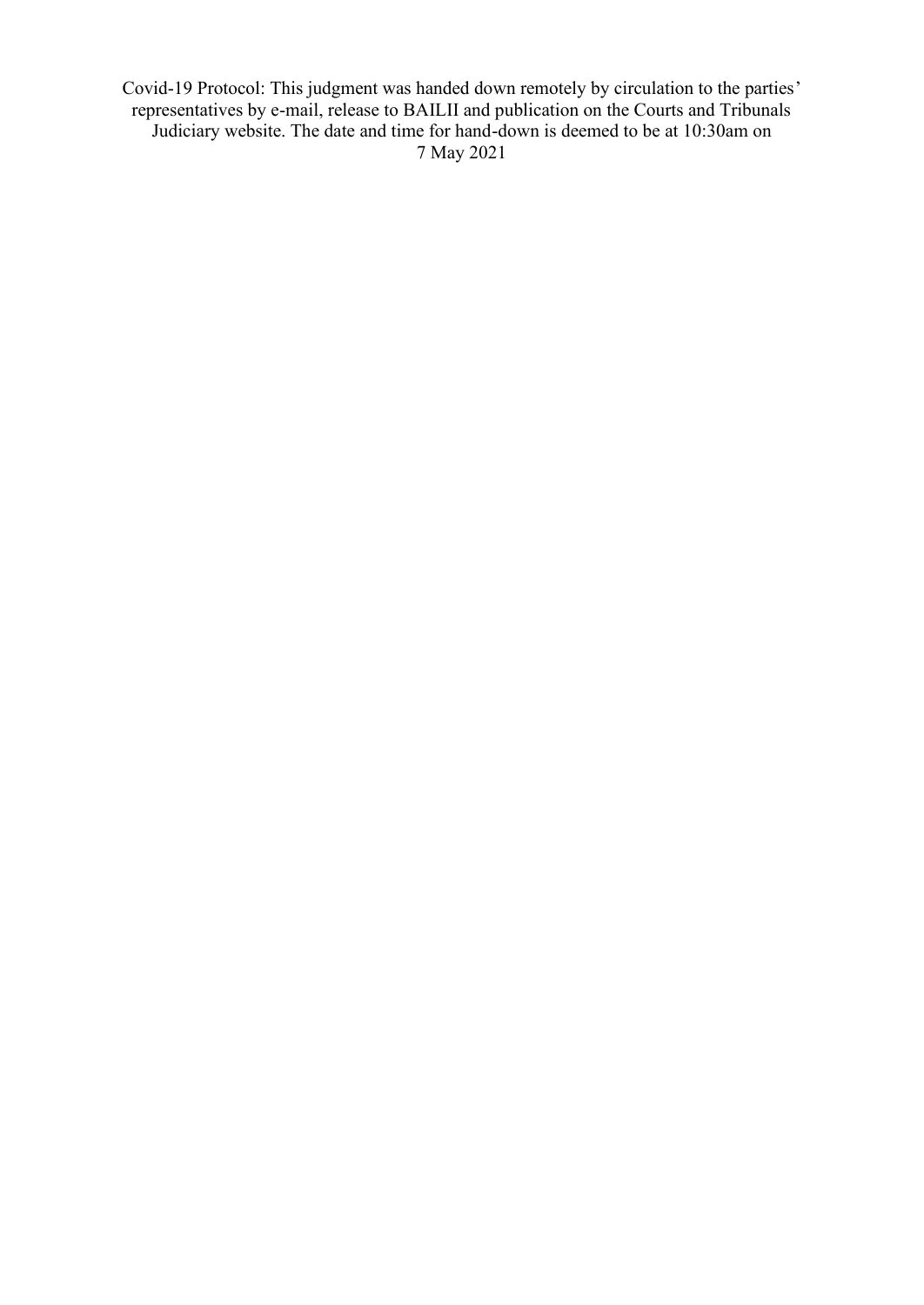## **Lord Justice Nugee:**

### *Introduction*

- 1. This appeal concerns the question whether a notice given by the buyer under a sale and purchase agreement in relation to a potential claim under a tax covenant complied with the requirements of the agreement.
- 2. The Appellant, United Luck Group Holdings Ltd, is the Buyer under a Sale and Purchase Agreement dated 21 December 2016 (**"the SPA"**) of the issued share capital of an English company called Outfit7 Investments Ltd (**"Investments"**). There were numerous Sellers, a number of whom were also Warrantors. This includes the Respondents. The Warrantors gave the Appellant a Tax Covenant under which they agreed to pay an amount equal to any Tax Liability of a Group Company arising (in summary) from pre-completion matters.
- 3. It was a condition of the Appellant being able to claim under the Tax Covenant that it give written notice by 1 July 2019 to the Warrantors stating *"in reasonable detail"* various things, including *"the matter which gives rise to such Claim"*. On 24 June 2019 the Appellant, by letter from its solicitors Clifford Chance LLP (**"the 24 June letter"**), gave (or purported to give) such a notice referring to an investigation which had been launched by the Slovene tax authority into the transfer pricing practices of a Group Company called Ekipa2 d.o.o. (**"Ekipa2"**).
- 4. The question is whether the 24 June letter complied with the requirements of the SPA, and specifically whether it stated in reasonable detail the matter giving rise to such a claim. The Respondents brought these proceedings by way of Part 8 claim seeking a declaration that it did not, and sought summary judgment to that effect. The application was heard by Mr Peter MacDonald Eggers QC sitting as a Deputy Judge of the High Court (**"the Judge"**). By his judgment dated 30 July 2020 at [2020] EWHC 2102 (Comm) (**"the Judgment"** or **"Jmt"**) he upheld the Respondents' contentions and by his Order dated 9 September 2020 he granted them summary judgment declaring that the 24 June letter failed to comply with the requirements of the SPA and various consequential relief.
- 5. The Appellant appeals with permission granted by Males LJ on 23 November 2020.

# *Facts*

- 6. The facts have not yet been found but they are mostly documented and with one exception, there was little dispute of fact identified before us. On the material we were shown they can be summarised as follows.
- 7. The SPA is dated 21 December 2016 and governed by English law. By it the Appellant agreed to purchase the issued share capital in Investments for the sum of US\$1bn. Investments is a holding company for the Outfit7 Group. The Group's business is primarily the development of apps for mobile phones, including an app called Talking Tom which has been very successful. These are free to download but monetized through advertising and purchasable add-ons. Investments has a direct subsidiary called Outfit7 Ltd, which is incorporated in the UK but has a tax residence in Cyprus. Outfit7 Ltd in turn has a number of subsidiaries, including Ekipa2, a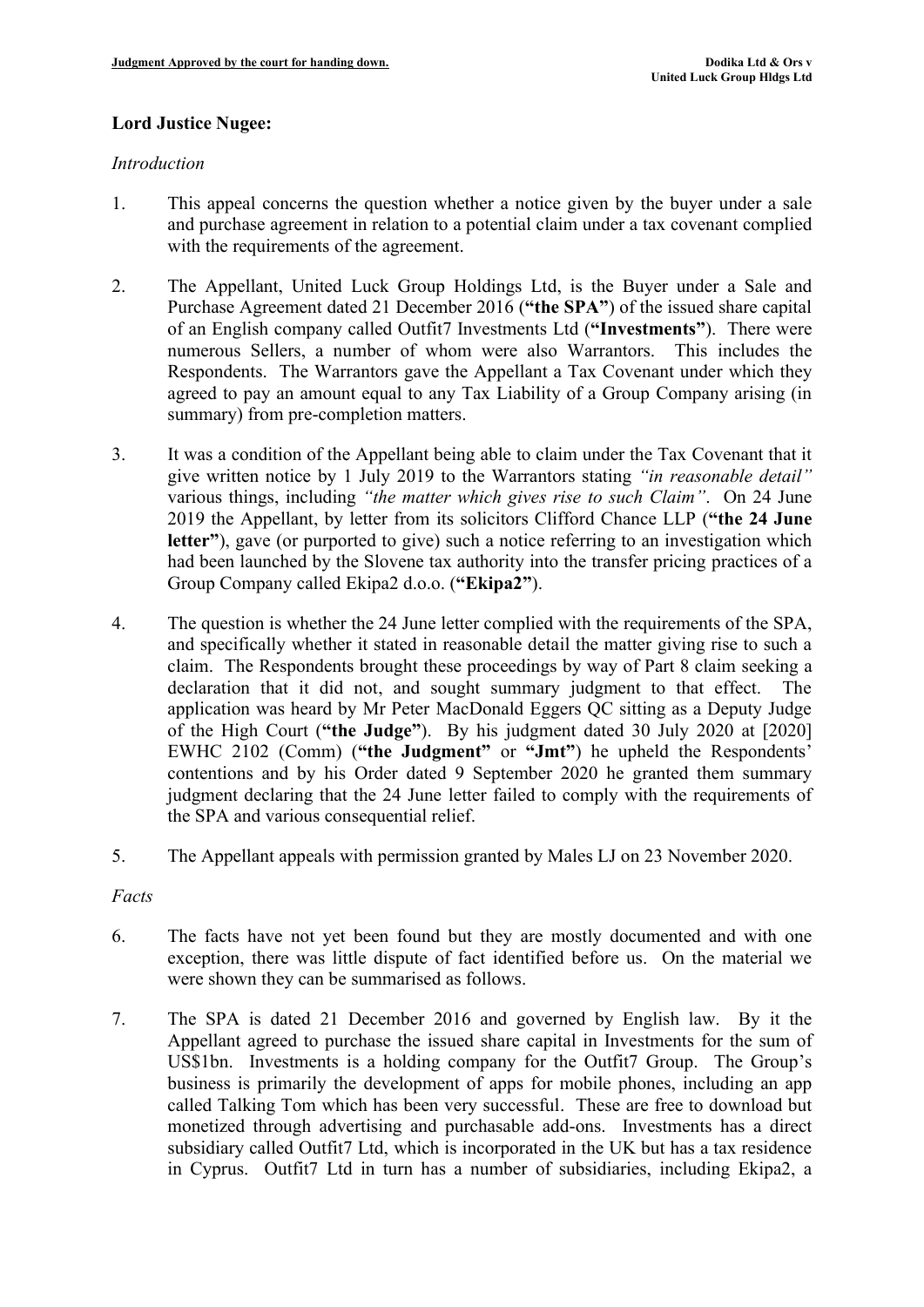company incorporated in, and tax resident in, Slovenia, where the original business was founded in 2009.

- 8. The business was founded by Samo and Iza Login, who are husband and wife. Before the sale, they had been Chief Executive Officer and Deputy Chief Executive Officer respectively and both had operational roles, Mrs Login being responsible for finances, legal department, marketing and licensing. Although there were numerous Sellers under the SPA (most with small holdings), over 60% of the shares were held by the 3<sup>rd</sup> Claimant, a Liechtenstein entity then called Izzas Establishment (now called Login Establishment), which is understood to be a vehicle for Mr and Mrs Login's interests; and under the SPA the Sellers appointed Mr and Mrs Login to act as Sellers' Representatives to deal with any matter as between the Appellant as Buyer and the Sellers.
- 9. A small number of the Sellers acted as Warrantors. This included the Respondents. As well as giving warranties in the usual way, by cl 10 and sch 7 the Warrantors gave a Tax Covenant, which, so far as material, was in the following terms (sch 7 para 2):

## "**2 Covenant**

- 2.1 The Warrantors severally Covenant to pay to the Buyer an amount equal to:
	- (a) any Tax Liability of a Group Company which has arisen or arises:
		- (i) in consequence of an Event which occurred on or before Completion; or
		- (ii) in respect of any Income, Profits or Gains which were earned, accrued or received on or before Completion or in respect of a period ending on or before the Completion Date.
	- (b) [concerns Tax Liability where another person is primarily liable]
- 2.2 The Warrantors covenant to pay to the Buyer an amount equal to any reasonable costs and expenses properly incurred by the Buyer and/or a Group Company in connection with any successful claim under this schedule."

This contains a number of defined terms but it is not necessary to set out the definitions here and I will refer to them so far as appropriate below.

10. By sch 4 para 2 it was provided as follows:

## "**2 Time limits**

- 2.1 The rights of the Buyer in respect of:
	- (a) [concerns Warranty Claims]
	- (b) any Indemnity Claim or Claim under the Tax Covenant shall only be enforceable if the Buyer gives written notice to the Warrantors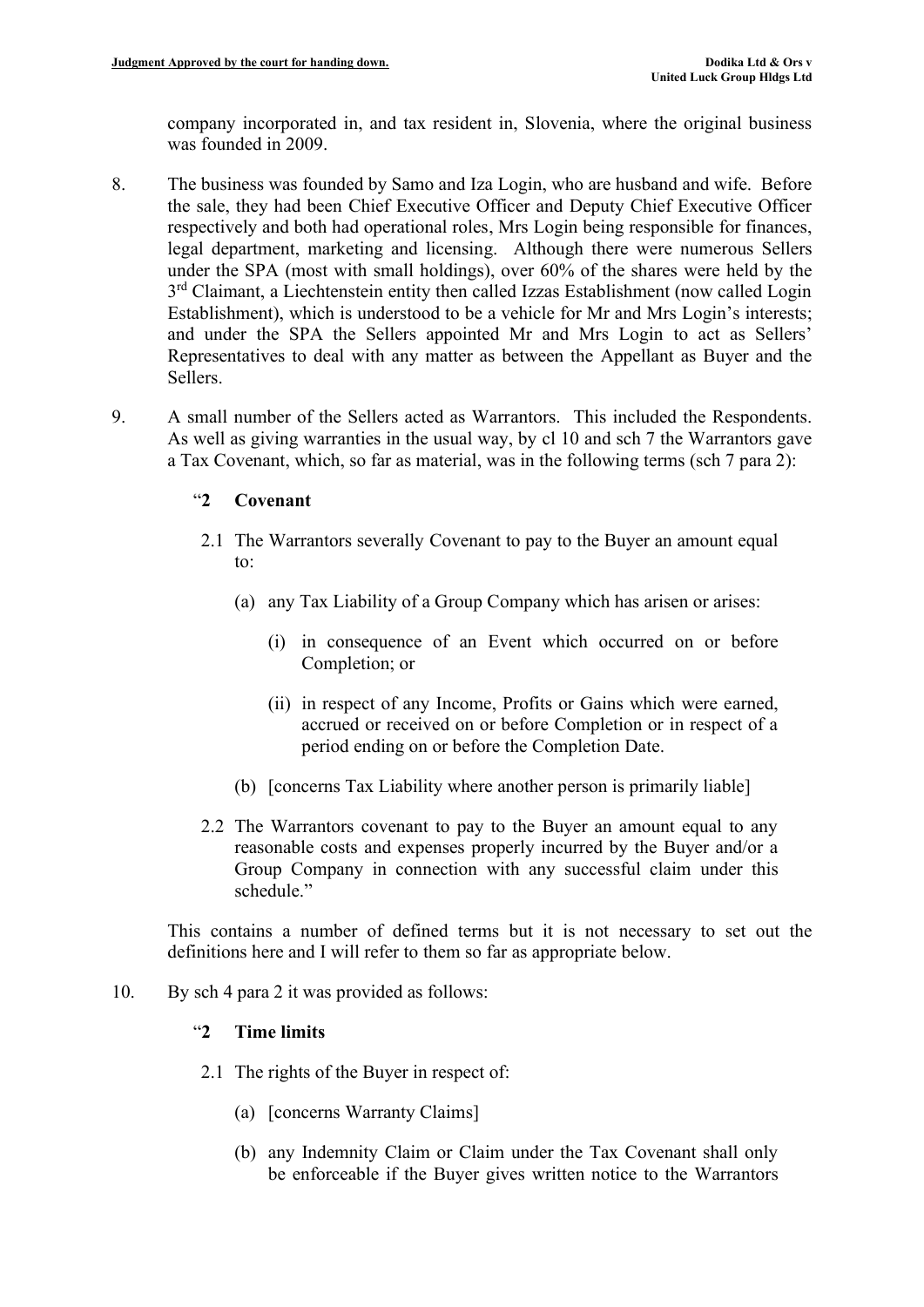stating in reasonable detail the matter which gives rise to such Claim, the nature of such Claim and (so far as reasonably practical) the amount claimed in respect thereof before the Second Claims Escrow Release Date."

The Second Claims Escrow Release Date was 1 July 2019.

- 11. Completion took place on 28 December 2016. Under escrow arrangements, the detail of which it is not necessary to set out, \$100m of the consideration was held in escrow in effect to meet claims among other things under the Tax Covenant (to be released in two tranches, each of \$50m, on pre-agreed dates). It is common ground between the parties that the effect of para 2.1(b) of sch 4 is to create a condition precedent to any liability under the Tax Covenant, with the practical consequence that if the Appellant has duly given a notice which complies with the requirements of para 2.1(b), the second \$50m tranche will remain held in escrow, but if it has not, it will be released to the Sellers.
- 12. From July 2018 the Slovene tax authority (Finančna uprava Republike Slovenije or in translation the Financial Administration of the Republic of Slovenia) (**"the Tax Authority"**) conducted an investigation into Ekipa2. Mr Matthew Hardwick QC, who appeared for the Appellant, took us in some detail through the course of the investigation between 23 July 2018 when it was launched to 24 June 2019 when the 24 June letter was written. It is not necessary for the purposes of this judgment to set it all out, but it can be summarised as follows:
	- (1) On 23 July 2018 the Tax Authority formally decided to conduct a tax inspection of Ekipa2, the subject-matter of the investigation being Ekipa2's corporate tax for the period 1 January 2015 to 31 December 2017.
	- (2) In September 2018 the Tax Authority indicated that it required documentation relating to transfer pricing.
	- (3) In October 2018 Ekipa2 retained a Slovene KPMG firm (**"KPMG"**) to act for it in the investigation, and in December 2018 KPMG submitted an analysis of Ekipa2's transfer pricing to the Tax Authority. This indicated that Ekipa2 provided services (initially software development but later broadened to include other services) almost exclusively to Group companies, and did so on the basis of a 15% uplift on costs; KPMG concluded that Ekipa2 should be classified as a low risk routine service provider and that on that basis the transfer prices it charged were compliant with the arm's length principle.
	- (4) In February 2019 KPMG submitted further material in response to a request from the Tax Authority.
	- (5) In March 2019 the Tax Authority decided to extend the investigation to cover the calendar years 2013 and 2014. The formal decision letter included the following:

"On the basis of documentation provided by the Taxable Person and data from tax accounting records and publicly-accessible data, the tax authority established that the selected transfer pricing method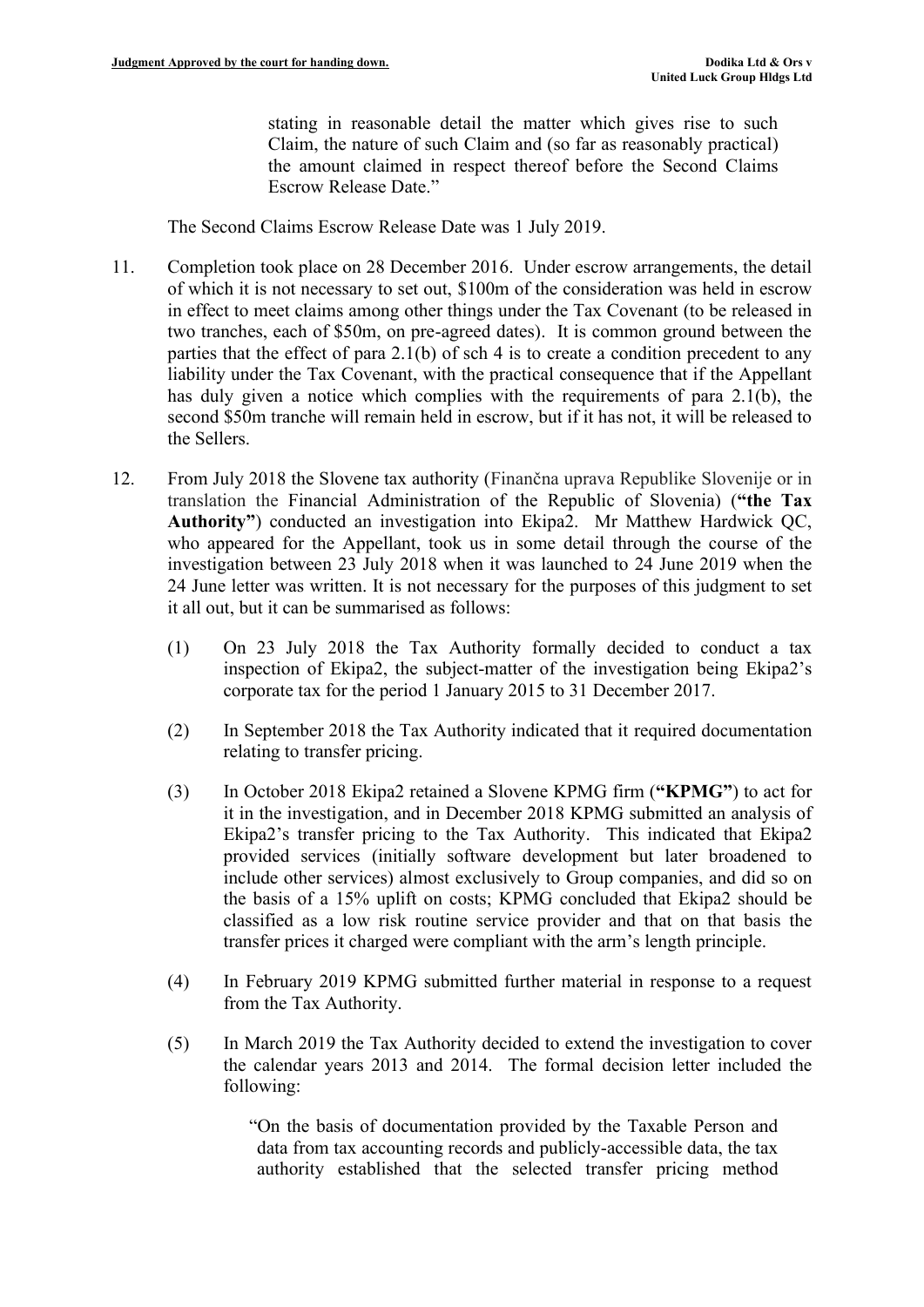mentioned in the transfer pricing documentation was most likely not appropriate."

- (6) KPMG requested access to the Tax Authority's file. That was granted and the inspection took place at a meeting on 5 April 2019. The file did not however contain any documents not already in Ekipa2's possession. KPMG also asked to be informed of relevant facts and evidence in the tax inspection. That led to the Tax Authority supplying an Official Note on 19 April 2019. This included the following:
	- "During the meeting, the Taxable Person received a detailed clarification that the extension of the tax inspection was based on the suspicion that the Taxable Person had declared a too low tax liability as a result of non-payment of taxes owed in 2013 and 2014. The suspicion of the Tax Authority had arisen following the review of documentation provided by the Taxable Person during the Tax Inspection, in particular the review of the transfer price analysis showing functional analysis and of the provided service performance agreements showing the use of the cost-plus method. In the transfer pricing analysis, the Taxable Person claimed that it only performed operational programming services for its associate, whereas strategic decisions were supposedly made in the parent company Outfit7 Limited, UK, whose centre of management was based in Cyprus. As a result, this served as the grounds for the use of the cost-plus method in light of the costs incurred by the Slovenian Taxable Person as a result of management of its programming services. The Tax Authority explained that the provided functional analysis did not match the supporting documentation since the entire supporting documentation (employment agreements, service provision agreements, management and project group meeting minutes, etc.) showed that the main activity of both associates was the development of intangible assets in the form of intellectual property, whereby both the parent company Outfit7 Limited and the Taxable Person, Ekipa2 d.o.o., significantly contributed to its generation, for which, in compliance with the Rules on Transfer Prices and guidelines of OECD, the use of one-sided methods, such as the cost-plus method, was not appropriate."
- (7) KPMG took the view that that was not very informative and on 26 April 2019 filed a request for further clarification, but on 14 May 2019 they were told by the tax inspectors that they would not be responding to the request as they had told KPMG everything at the meeting and provided them with a fairly detailed notice.
- (8) On 23 May 2019 KPMG filed a second request for facts and evidence; and on 13 June 2019 an appeal was lodged by lawyers acting for Ekipa2.
- (9) On 20 June 2019 the Tax Authority required provision of further documentation. In its letter the Tax Authority made the point that it was inaccurate to suggest that it had reached any specific conclusions; the investigation was still ongoing and no factual or legal conclusions had been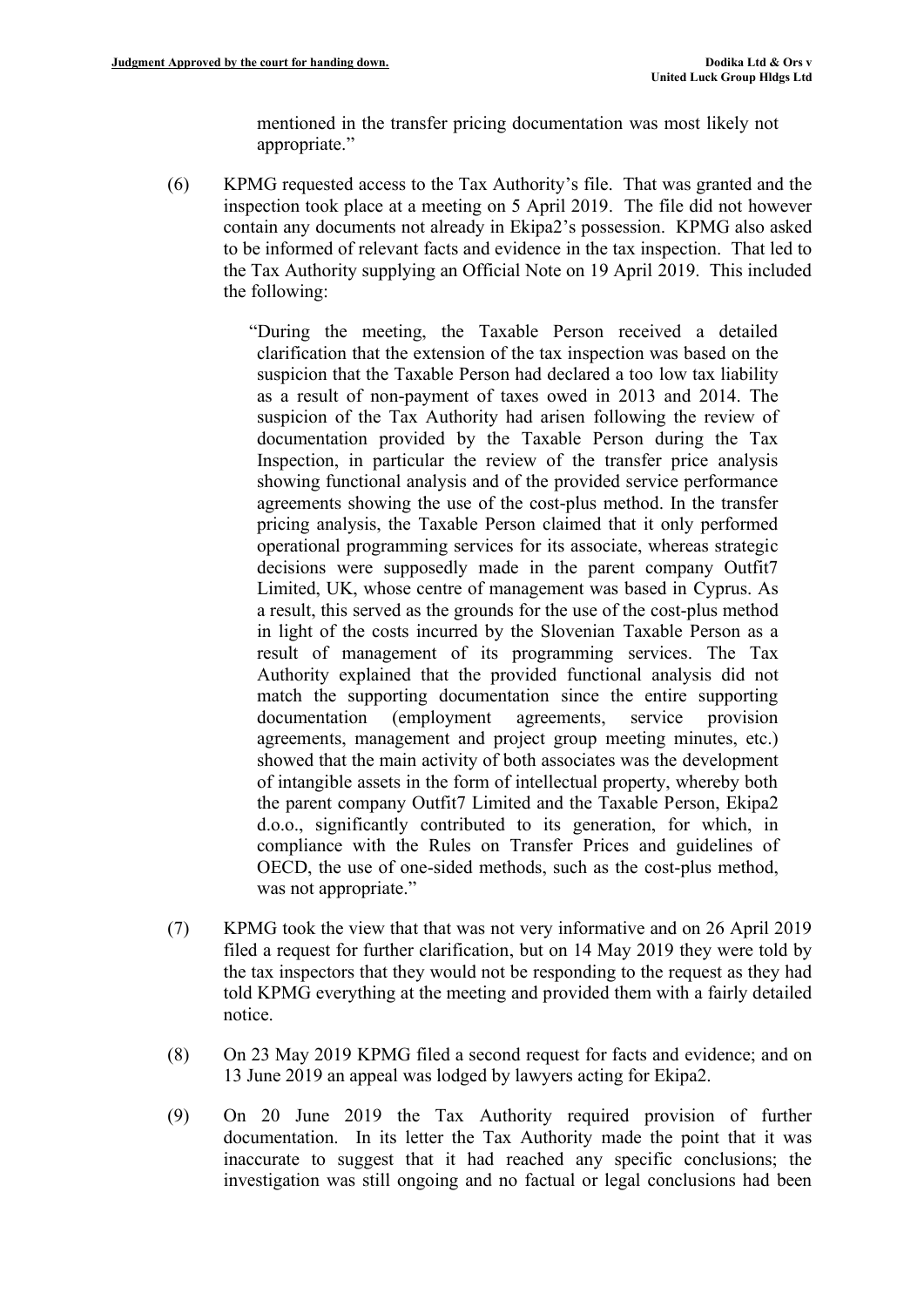#### made.

That was how matters stood at 24 June 2019 when the 24 June letter was sent.

- 13. Mr Hardwick also showed us evidence that from an early stage in the investigation Mrs Login was kept informed of its progress, being copied into the documents submitted, and appointing first a Ms Melita Kolbezen (who had been the Group's licensing expert at the relevant time), and then a Ms Mojca Šircelj (who was the former head of the Tax Authority), to represent her and her husband's interests. I need not trace the detail of their involvement as Mr Alain Choo-Choy QC, who appeared for the Respondents, accepted that it should be assumed for summary judgment purposes that the Respondents had full knowledge of the course of the investigation. He made it clear that if the matter went to trial, the questions both as to what knowledge Mrs Login and her representatives did have, and whether that was to be attributed to (all) the Respondents, would give rise to triable issues; but for summary judgment purposes we are asked to assume that the Respondents had such knowledge.
- 14. On 24 June 2019 the Appellant by its solicitors Clifford Chance LLP sent the 24 June letter to each of the Warrantors, including the Respondents. After referring to the SPA it said:

"In accordance with clause 15 (*Notices and other communications*), paragraph 2 of Schedule 4 (*Limitations*) and paragraph 6.1 of Schedule 7 (*Tax Covenant*) of the SPA, we hereby give you written notice, as Warrantors, of Claims under the Tax Covenant of the SPA. Such claims relate to an investigation by the Slovene Tax Authority (the **"Tax Authority"**) into the transfer pricing practices of Ekipa2 d.o.o. (**"Ekip"**), a Subsidiary Undertaking of the Company and a Group Company."

It then set out, under the heading "Tax Authority Claim" a brief chronology of the Tax Authority investigation. I need not set it all out. The only references to the substance of the investigation were as follows:

- "A. The Tax Authority instituted an investigation into Ekip's transfer pricing practices for the period 2015 to 2017.
- …
- D. On 27 March 2019, following receipt of the requested information from Ekip, the Tax Authority extended its investigation to cover Ekip's transfer pricing practices for the period 2013 and 2014."

Otherwise it simply refers to the appointment of KPMG, the submission by KPMG of information on the request of the Tax Authority, the fact that the investigation remained ongoing and the fact that the Tax Authority had declined to issue a statement of motivation for its investigation. Then after setting out the Tax Covenant it continued:

### "**Written Notice of Claims under the Tax Covenant**

The Buyer hereby gives written notice of claims against the Warrantors,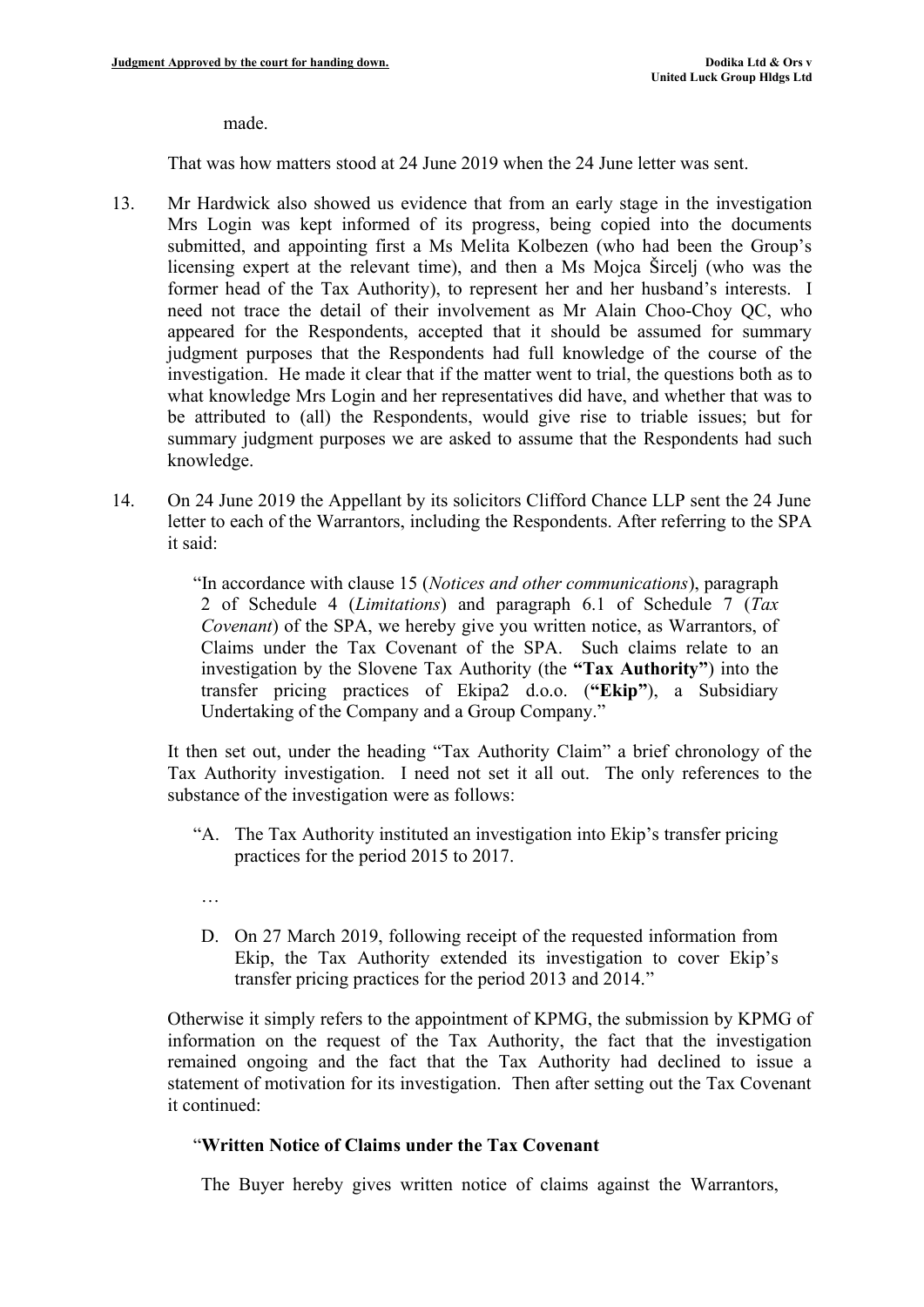under paragraph 2.1(a) and paragraph 2.2 of Schedule 7 (*Tax Covenant*) of the SPA respectively, for

- A. an amount equal to any Tax Liability that the Tax Authority may impose on any Group Company following its investigation, and
- B. the reasonable costs and expenses properly incurred by the Buyer and/or a Group Company in connection with any successful claim under paragraph 2.1(a) of Schedule 7 (*Tax Covenant*) described above.

The Buyer notes that the amount of any Tax Liability remains contingent on the outcome of the Tax Authority investigation and that it is not possible to quantify the potential Tax Liability or the Claims under the Tax Covenant at this stage."

I need not set out any more of the letter.

### *The Judgment*

- 15. On 3 December 2019 the Respondents issued a Part 8 claim form claiming a declaration that the 24 June letter failed to comply with the requirements of para 2.1(b) of sch 4 of the SPA in that it both failed to give reasonable details of the matter giving rise to the claim and also failed to set out, in so far as reasonably practical, the amount claimed, and on 4 February 2020 they applied for summary judgment. The application was heard by the Judge on 11 June 2020 and he handed down the Judgment on 30 July 2020.
- 16. After having referred to the facts, the parties' submissions and a number of authorities where similar clauses have been considered, the Judge began his decision at [90] of the Judgment. At [103] he recorded that it was common ground that the 24 June letter provided reasonable detail of *"the nature of the Claim"*. At [104]-[107] he considered the question whether it provided reasonable detail of the amount claimed. That turned on whether it was reasonably practical to quantify the claim, and he concluded that he was not in a position to determine whether it was or not. There was therefore a triable issue and summary judgment could not be given on this ground (Jmt at [107]). There has been no challenge before us to this conclusion.
- 17. At [108]-[115] he then considered whether the 24 June letter gave reasonable details of the matter giving rise to the claim. At [112] he concluded that the *"matter"* was not, as the Defendant (ie the Appellant) suggested, the tax investigation, but the underlying facts, events or circumstances on which the claim was based. At [115] he concluded that the 24 June letter did not give reasonable detail of these matters, as follows:

"In my judgment, the letter dated 24th June 2019 did not give adequate notice in that it did not provide reasonable detail of *"the matter which give[s] rise to such Claim"*, because:

(1) There was no indication in the letter dated 24th June 2019 of the facts, events or circumstances giving rise to the Claim under the Tax Covenant. There was only a statement that the claims *notified "relate to*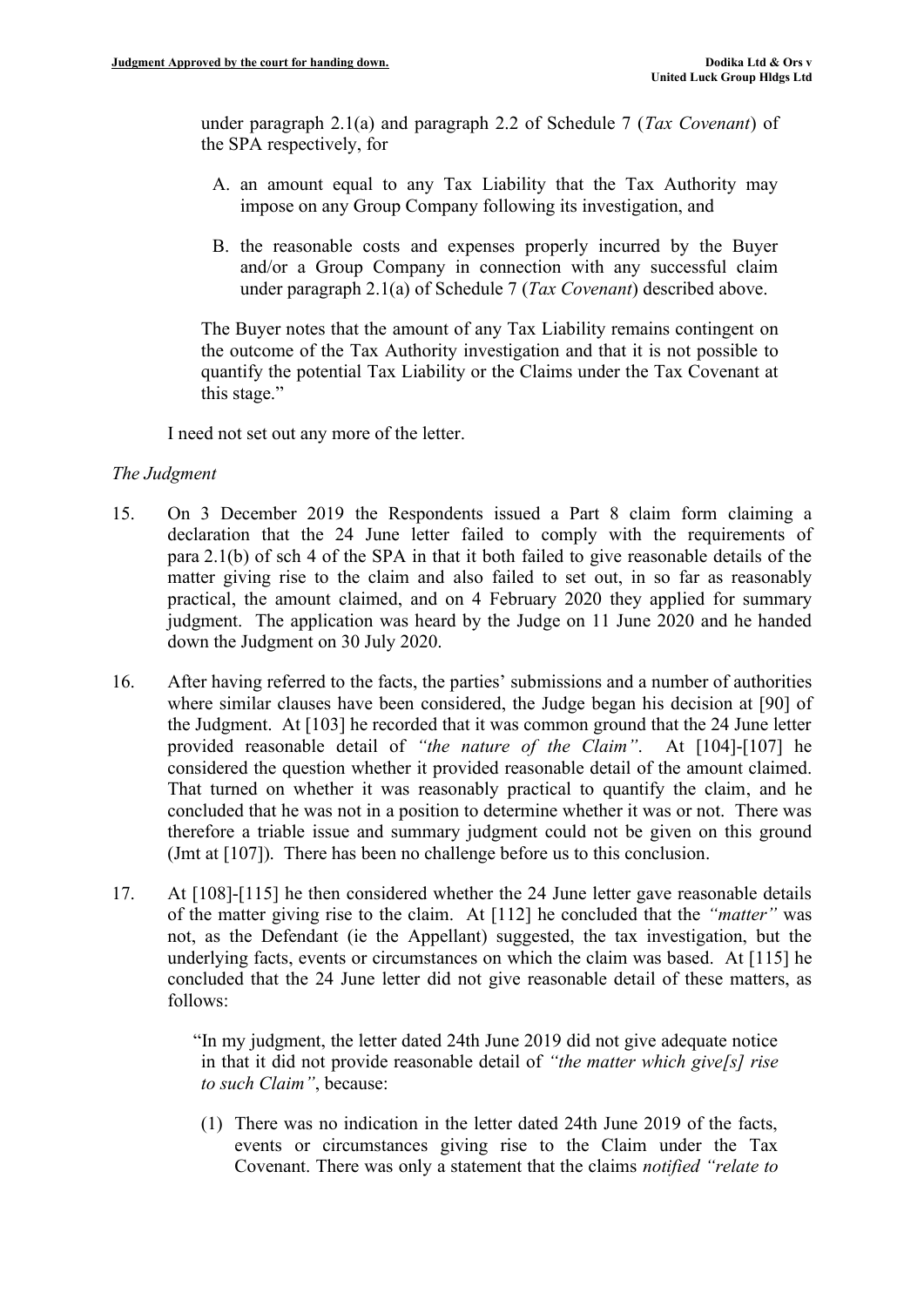*an investigation by the Slovene Tax Authority … into the transfer pricing practices of Ekipa2"*. This is not a statement of the requisite details explaining the facts on the basis of which the Claim is made or contingently made. Such a statement is required by the notification clause.

(2) I do not consider that the reference to a Tax Investigation or a Tax Investigation into Ekip's *"transfer pricing practices"* by itself constitutes notification of the matter giving rise to the Claim. The mere existence of the Tax Investigation, without more, does not serve the purpose of informing the Claimants of the matter giving rise to the Claim. At best, the existence of the Tax Investigation reveals that a Claim might eventuate, but any reference to the Tax Investigation would not explain, or even identify, the basis of the Defendant's Claim. As Cooke, J said in *Laminates Acquisition Co v BTR Australia Ltd* [2003] EWHC 2540 (Comm); [2004] 1 All ER (Comm) 737, at para. 45:

> *"It was not for BTR to make judgments about the matter giving rise to the claim, the nature of the claim or the amount claimed - it was for Laminates to give notice with the required degree of specificity. What BTR might think, having received the subpoena and perhaps obtaining knowledge of disclosure of Formica's and other's Securities Filings is irrelevant when notice in writing was required with the specific elements to which paragraph 2 of Schedule 8 refers."*

- (3) The letter dated 24th June 2019 did not identify what facts unearthed during the Tax Investigation were being relied on by the Defendant in support of its Claim for breach of the Tax Covenant. In presenting a Claim, the Defendant will have reviewed the Tax Investigation and will have formed (or at least would be expected to have formed) a view as to which of the facts emerging from the Tax Investigation it relied on in support of its Claim. Without any indication of what those facts were in the relevant notification, the Sellers would be none the wiser. Unless such facts were identified, the Sellers were not in a position, even in a general sense, to assess the prospects of liability for breach of the Tax Covenant (having regard to, for example, the temporal limits of or the exclusions applicable to the Tax Covenant) or otherwise to deal with it (*Laminates Acquisition Co v BTR Australia Ltd* [2003] EWHC 2540 (Comm); [2004] 1 All ER (Comm) 737, para. 43).
- (4) If the letter dated 24th June 2019 were to provide reasonable detail of the facts, events or circumstances giving rise to the Claim for breach of the Tax Covenant, it should have provided details, for example, of the particular features of Ekip's transfer pricing practices during the relevant period or specific transactions, the Event or Events which occurred on or before Completion in consequence of which, and/or any Income, Profits or Gains earned, accrued or received on or before Completion or in respect of a period ending on or before the Completion Date in respect of which, the Tax Liability of a Group Company has arisen or may arise in the future. Mr Choo-Choy QC suggested a number of matters which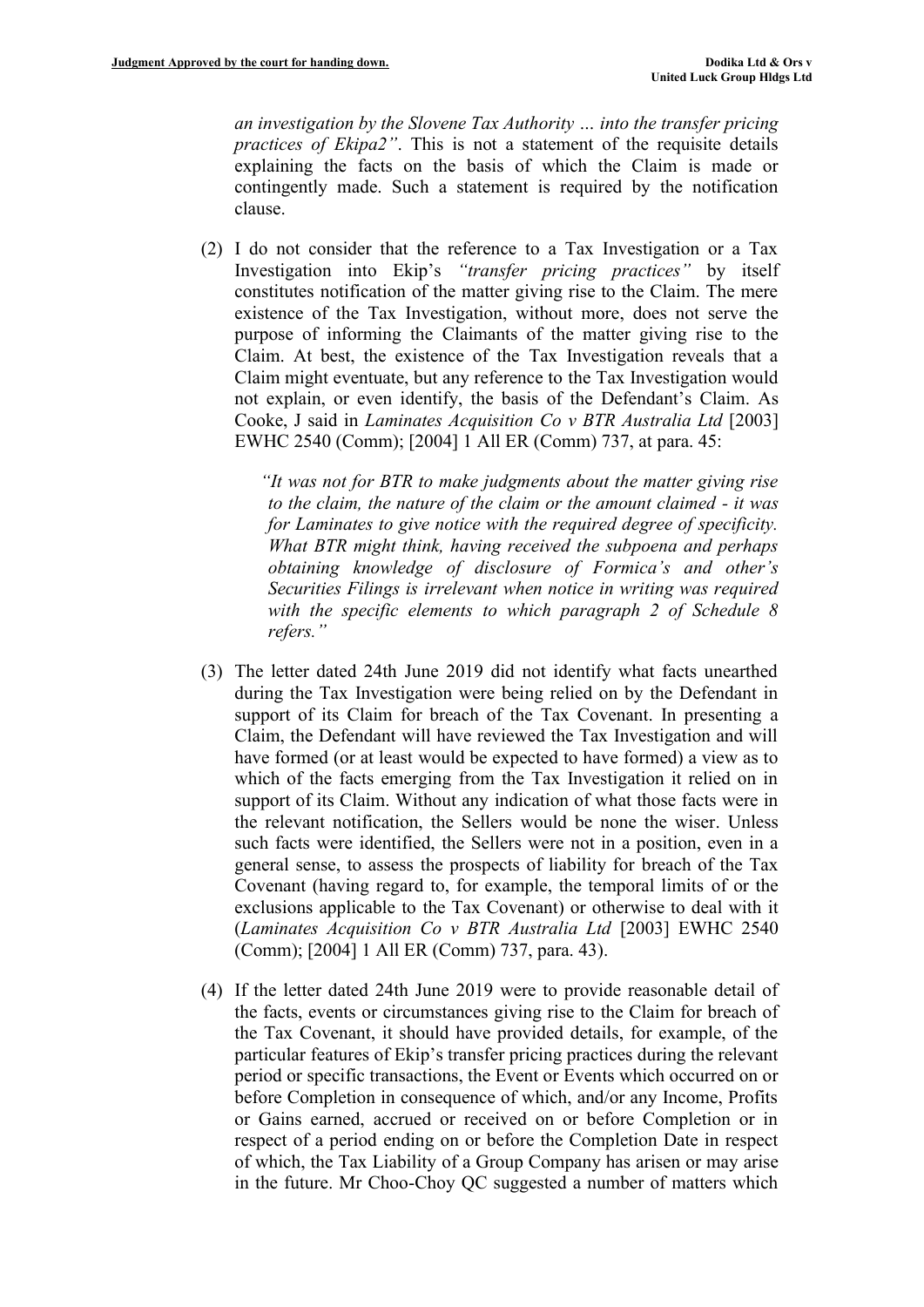could have been referred to in the notification which could have given rise to the Defendants' Claim. There may well have been additional or other matters on which the Defendant relied in support of its Claim. There was no such information in the letter dated 24th June 2019.

- (5) If asked on the basis of what general facts the Defendant's Claim was being made, a reasonable recipient reading the letter would say *"I am not certain"* or *"I do not know"*."
- 18. He therefore concluded that the Claimants were entitled to summary judgment (Jmt at [123]) and by his subsequent Order dated 9 September 2020 made declarations that the 24 June letter failed to comply with the requirements of para 2.1(b) of sch 4 to the SPA as a result of failing to provide reasonable details of the matter which gave rise to the claim, and that the Defendant was required to take steps to release the sums in escrow, subject to a stay which he granted pending any appeal.

### *Grounds of Appeal*

- 19. The Appellant advances four Grounds of Appeal, which can be summarised as follows:
	- (1) The Judge erred in concluding at Jmt [115(5)] that the reasonable recipient would say he was uncertain or did not know; the reasonable recipient, with knowledge of the tax investigation, would have known precisely what the letter was referring to.
	- (2) The purpose of notification was served by the 24 June letter.
	- (3) There was no failure to identify facts unearthed during the tax investigation.
	- (4) Adequate details were given of the *"matter giving rise to such Claim"*, not least because that was the tax investigation, and sufficient details of that were given.
- 20. These Grounds of Appeal are structured to address each of the Judge's reasons for his conclusion in Jmt [115]. But I think the issues raised by the appeal can more simply be addressed by considering two questions:
	- (1) What is the *"matter which gives rise to such Claim"*? Although this forms part of the Appellant's Ground 4, it logically comes first as until the *"matter"* has been identified, one cannot sensibly consider whether reasonable details have been given of it.
	- (2) Did the 24 June letter state that matter *"in reasonable detail"*?

### *What was the "matter" giving rise to the Claim?*

21. The choice here is between (i) the underlying events, facts or circumstances (as the Judge held at Jmt [112] and as Mr Choo-Choy submitted) or (ii) the fact of the tax investigation, as Mr Hardwick submitted as part of his argument under Ground 4. In my judgment, the Judge was right on this point.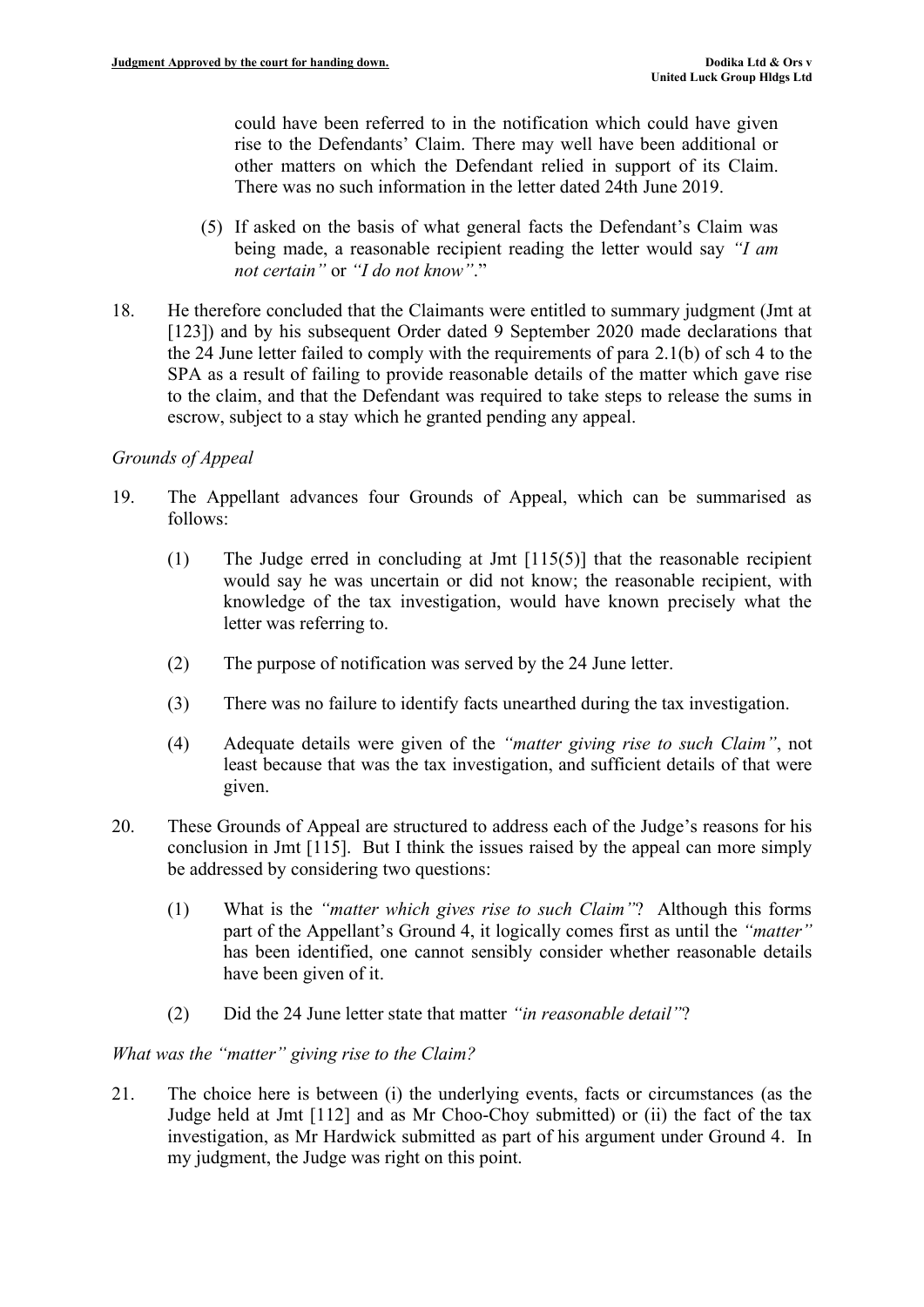- 22. I can state my reasons quite shortly. *"Claim"* is a defined term. It is defined to include *"a claim, action, proceeding or demand under or pursuant to this agreement*". In the present context it means a claim under the Tax Covenant. A claim under the Tax Covenant is necessarily a claim that the Warrantors are liable to pay an amount under either para 2.1 or para 2.2 of sch 7 to the SPA, and since there can be no liability for costs and expenses under para 2.2 unless there is a successful claim under the schedule, that means that there must be a liability under para 2.1. For present purposes para 2.1(b) can be ignored as it is not suggested that this is a case of secondary liability, and the 24 June letter only relies on para 2.1(a) (and para 2.2). For there to be a claim on the covenant in para 2.1(a) there must be a Tax Liability that has arisen or arises either (i) in consequence of an Event which occurred before Completion or (ii) in respect of any Income, Profits or Gains which were earned, accrued or received on or before Completion.
- 23. In those circumstances it seems to me to be plain that the *"matter which gives rise to"* a claim under the Tax Covenant is a reference to the underlying pre-Completion facts giving rise to a Tax Liability. There must either have been an Event before Completion (Event being defined in wide terms to mean any *"event, transaction … action or omission"*) or there must have been Income, Profits or Gains earned, accrued or received for a pre-Completion period. That is the factual basis for the claim under the covenant, and it is that which *"gives rise to such Claim"*, and the *"matter"* of which details must be given in the written notice.
- 24. There was some discussion at the hearing of what it would be essential to plead in a statement of case alleging a claim under the Tax Covenant. That would no doubt depend (see below) but it is difficult to see that it would ever be possible to plead such a claim if it did not set out the underlying factual matters which were alleged either to constitute a pre-Completion Event which gave rise to a Tax Liability, or to mean that there were Income, Profits or Gains for a pre-Completion period which gave rise to a Tax Liability.
- 25. Mr Hardwick submitted that one would also have to plead the course of the tax investigation. I can see that that might be so, or at any rate that it might be necessary to plead the outcome of the investigation. It would undoubtedly be necessary to aver that the relevant matters had given rise to a Tax Liability. By para 1.2 of sch 7, references to Tax Liability include a liability of a Group Company to make payments of Tax (in which case the amount of the Tax Liability is the amount of Tax payable); and by para 1.1 Tax is defined to mean any form of tax *"collected, or assessed by, or payable to, a Tax Authority … together with all related fines, penalties, interest, charges and surcharges."* It might be possible in some circumstances to plead that there was *"tax* … *payable"*, and hence a Tax Liability, without reference to any investigation at all; but if the tax payable depended on an assessment by the Tax Authority, or if it included penalties or interest, it would be necessary to plead the assessment, or the circumstances giving rise to the liability for penalties and interest, as the case may be. Depending on the terms of the relevant tax legislation, that might very well require the investigation to be pleaded, or at any rate the outcome of it.
- 26. But it is unnecessary to consider these points further. Mr Hardwick may well be right that the *"matter which gives rise to a Claim"* in the present case included the fact that the Tax Authority had decided to investigate Ekipa2's tax affairs. But it does not follow that it is confined to that and for reasons I have already given I do not think it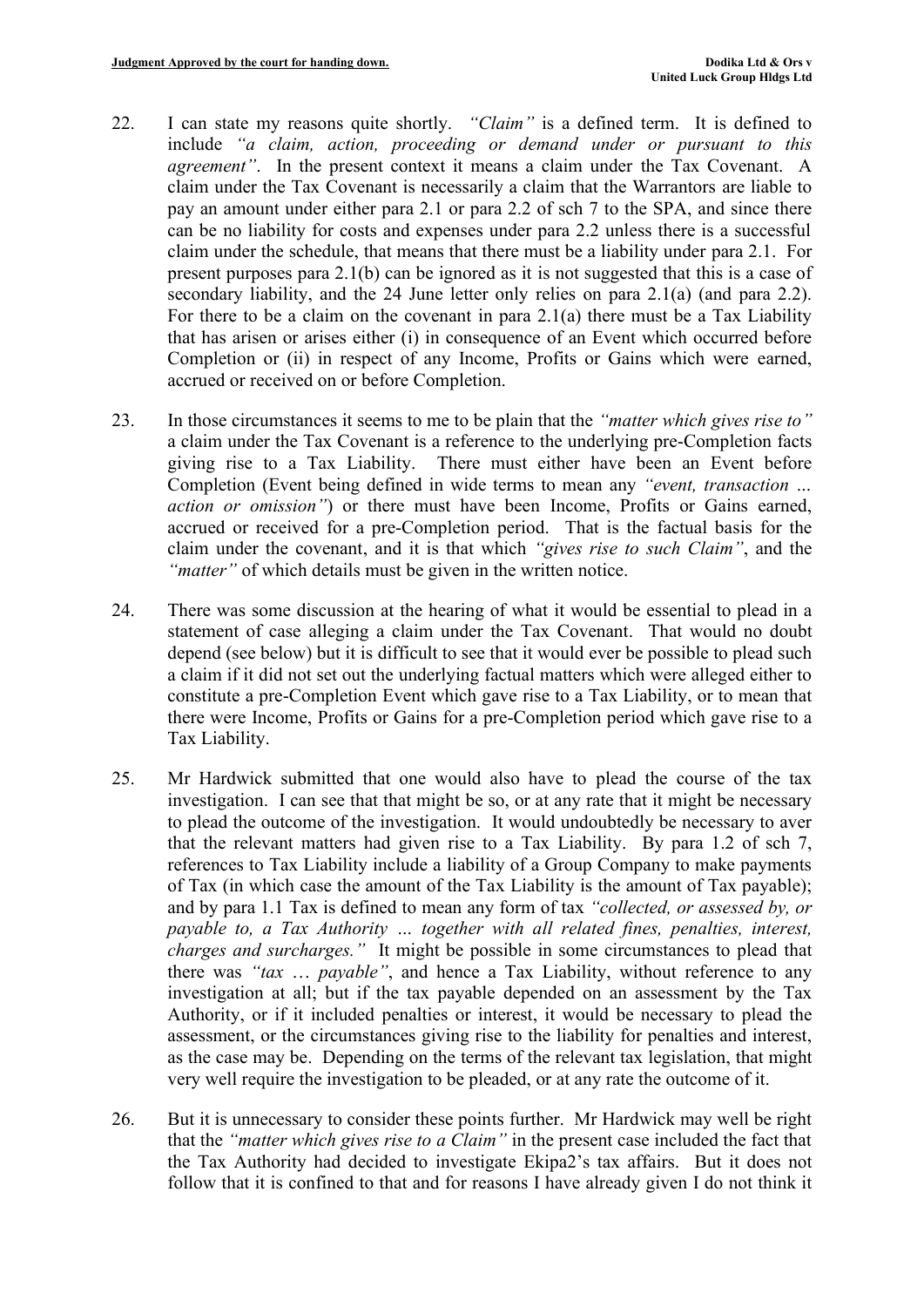can be. What gives rise to the Tax Liability is not the mere fact that there has been an investigation, but the underlying matters that took place before Completion, that is the transfer pricing practices adopted by Ekipa2. As the Judge put it (Jmt at [112(2)]:

"The words *"giving rise to"* indicate that the relevant fact or matter is one on the basis of which the Claim can be formulated. The Claim itself would not be based on the existence of a Tax Investigation, but on the factual reasons why a Tax Liability accruing before Completion has accrued or might accrue."

27. I agree and I would dismiss Ground 4 of the appeal insofar as it relies on the *"matter"* being solely the fact of the tax investigation.

*Was the matter stated "in reasonable detail"?*

- 28. I have not found this question so straightforward. The 24 June letter does not say very much about the underlying facts giving rise to the potential tax liability. As set out above (paragraph 14) it referred to an investigation by the Tax Authority *"into the transfer pricing practices of [Ekipa2]"*, at paragraph A. to the investigation *"into [Ekipa2's] transfer pricing practices for the period 2015 to 2017"*, and at paragraph D. to the Tax Authority having extended its investigation *"to cover [Ekipa2's] transfer pricing practices for the period 2013 and 2014."* No further detail was given of the underlying matters.
- 29. Mr Choo-Choy said that the obligation to state the matter in reasonable detail required more than that. His submission was that a compliant notice would have set out the following:
	- (1) What Ekipa2 had in fact done. This would include reference to the fact that its transfer pricing, consisting of a 15% mark-up, had been based on the assertion or assumption that it was a low-risk service provider across its entire services, and that it did not itself contribute to the creation of intellectual property rights or engage in entrepreneurial activity.
	- (2) The position of the Tax Authority. This would have referred to the fact that the Tax Authority, in the light of the documentation provided, had taken the position that Ekipa2 was not just a provider of operational services but a joint contributor to the generation of the intellectual property which was the central asset of the Group.
- 30. In answer to a question from Popplewell LJ as to how such a notice would make the Respondents better off, Mr Choo-Choy accepted that on the facts of this case (as they are assumed to be at this stage, that is that Mrs Login and her representatives had full knowledge of the details of the tax investigation, and that such knowledge could be attributed to all the Respondents) he could not think how it would have made any difference to the Respondents. But he said that that was not the point. Notification clauses of this type served a particular purpose and whether that had any practical impact in a particular case did not affect what such a clause required.
- 31. I agree that in principle the terms of such a clause have to be complied with, whether or not it is possible to say in any particular case that this serves any purpose. But the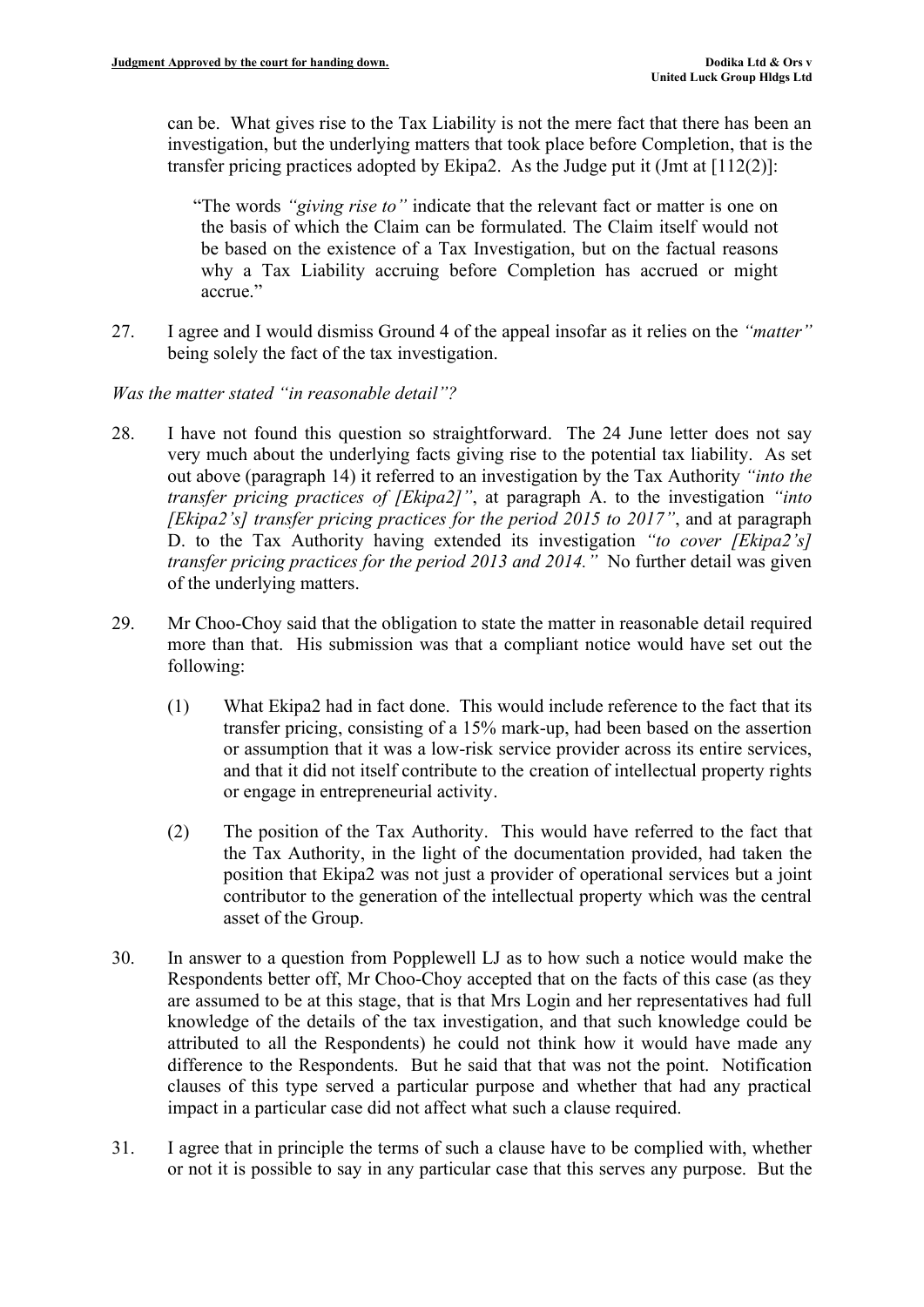acceptance by Mr Choo-Choy that it would have served no useful purpose for the 24 June letter to have included the matters he said it should have done does invite careful scrutiny as to whether this was really required. If he is right, the letter fails to qualify as a compliant notice for failing to spell out what both parties already knew in full detail. Since the purpose of such a notice is *prima facie* to provide information to the Warrantors, that is a conclusion that I think we should be slow to reach. It would mean that the 24 June letter was a non-compliant notice not because it failed to inform the Warrantors of anything that they needed to know, but because it failed to go through the ritual of setting out things that they already knew.

32. Mr Choo-Choy submitted that the existing knowledge of the recipient of a notice could not affect the question whether the notice contained what it should contain. He said that whereas the *construction* of a unilateral contractual notice can be affected by the knowledge of the recipient (see the very well-known case of *Mannai Investment Co Ltd v Eagle Star Life Assurance Co Ltd* [1997] AC 749 (*"Mannai"*)), the same was not the case when considering the question of *compliance* of a notice with the contractual requirements. He pointed out that Lord Steyn had said in *Mannai* at 767D:

> "This is not a case of a contractual right to determine which prescribes as an indispensable condition for its effective exercise that the notice must contain specific information."

The clear implication from that is that if a contract does prescribe that certain information must be included, a notice which fails to do so will be invalid and it will be no answer to say that the recipient already knew it.

- 33. That I accept. Suppose for example a contract which entitled one party to give a notice in relation to one of several properties. If such a contract required the notice to specify the address and postcode of the property concerned, a failure to give the address and postcode in the notice would no doubt mean that the notice was not compliant, however much the recipient knew the address and postcode already. But if the contract did not require this, but merely required the notice to identify which property the notice was being given in relation to, then it might well be sufficient to refer to the property by name, or description, even in quite vague terms such as *"the London property"* or *"the premises I hold of you"*. On the authority of *Mannai* these would be sufficient to identify the property concerned if the reasonable recipient, circumstanced as the actual parties were, could be left in no doubt what property was being referred to.
- 34. So although I accept that the question of construction of a unilateral notice and the question of compliance of such a notice with contractual requirements are in principle different questions, I do not accept Mr Choo-Choy's submission that there is always a sharp distinction between the two, such that on the question of construction the knowledge of the recipient can be relevant but on the question of compliance such knowledge is irrelevant. *Mannai* shows that the information conveyed by a unilateral notice to the reasonable recipient is in principle capable of being affected by the background context, and that includes the knowledge that the actual recipient has; and such knowledge seems to me to be in principle capable of being relevant not only to the question of construction but to the question of compliance.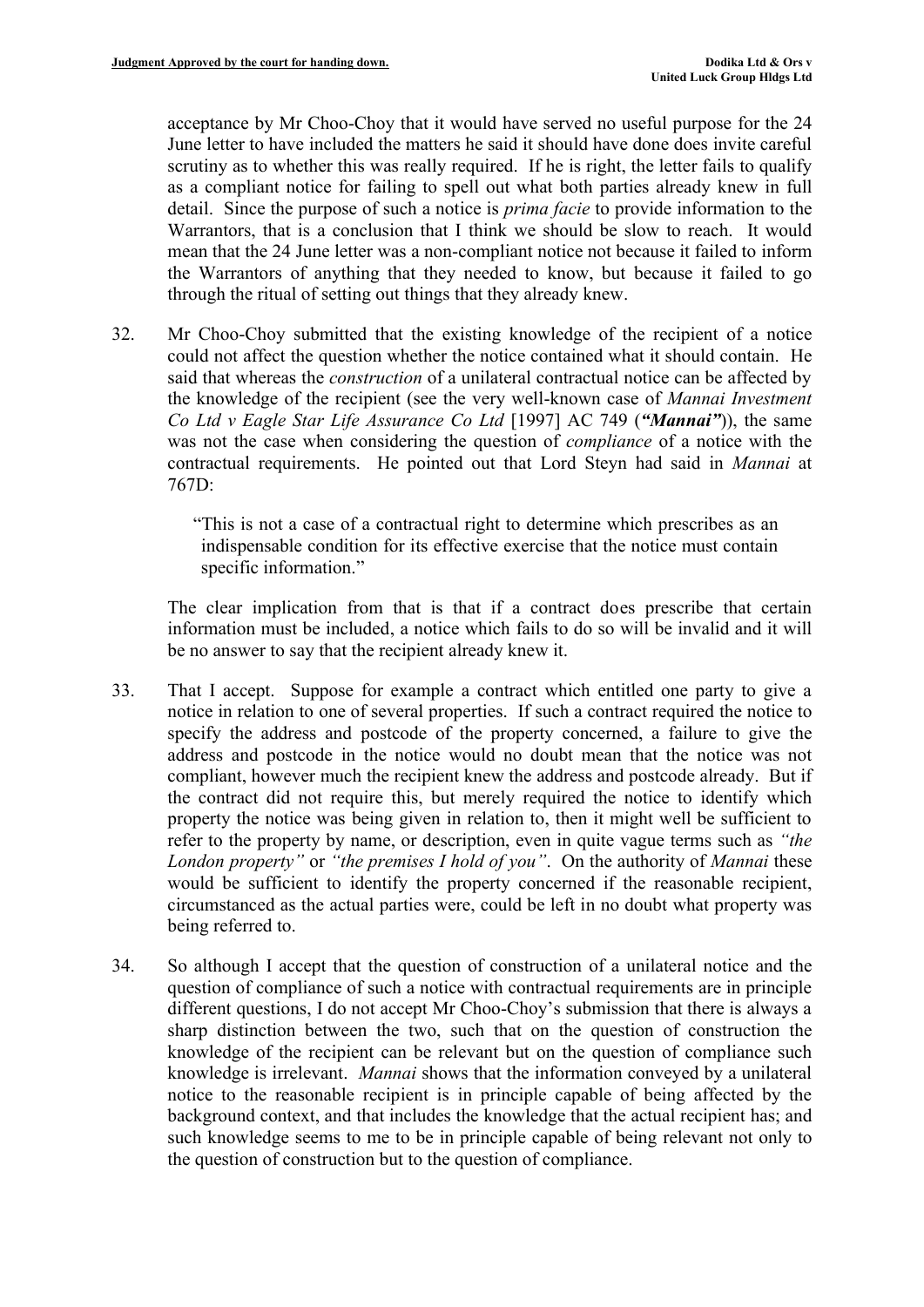- 35. In the present case the SPA does not specify precisely what information the notice needs to contain; it simply requires the notice to state things *"in reasonable detail"*. What is reasonable must depend on all the circumstances. In my view those circumstances must include in particular what is already known to the recipient. Let me take an example. Mr Choo-Choy said that the 24 June letter should have referred to the fact that Ekipa2 charged a mark-up of 15% in its transfer pricing arrangements. But (on the assumed facts) the Respondents already knew that perfectly well. So when the 24 June letter referred to *"the transfer pricing practices of [Ekipa2]"* the Respondents knew what those practices were, including the fact that they involved a 15% mark-up. Was this a detail that was reasonably required to be included in the circumstances? I do not think it was. Adding it into the 24 June letter would not have conveyed any new or different information to the Respondents, or identify anything they could not identify for themselves. It might be different if any of the Respondents did not know what Ekipa2's transfer pricing practices had been in the relevant period. In that case there might be a much stronger case that the requirement to state the matter giving rise to the claim in reasonable detail required an explanation of Ekipa2's practices; but to require it in circumstances where the Respondents already knew exactly what they were seems to me to elevate the requirement to state matters in reasonable detail into empty formalism.
- 36. What then of the submission that the 24 June letter should have given more explanation of the position of the Tax Authority? Mr Choo-Choy said that what the notice was required to explain was not just what Ekipa2's transfer pricing practices were but what was wrong with them, as it was that that gave rise, or might, depending on the outcome of the investigation, give rise, to a Tax Liability. He accepted that the Tax Authority had made it clear on 20 June 2019 that it had not reached any final conclusions (see paragraph 12(9) above), but said that was nothing to the point. He placed particular reliance on the Official Note of 19 April 2019 (paragraph 12(6) above) which indicated that the basis on which a claim might arise was that:

"the entire supporting documentation (employment agreements, service provision agreements, management and project group meeting minutes, etc.) showed that the main activity of both associates was the development of intangible assets in the form of intellectual property, whereby both the parent company Outfit7 Limited and the Taxable Person, Ekipa2 d.o.o., significantly contributed to its generation".

Those were details, he said, which should have been included.

- 37. I have not found this question entirely easy. Reading the 24 June letter as a whole, with its reference to the Tax Authority's investigation into Ekipa2's transfer pricing practices and its claim for the amount of any Tax Liability that the Tax Authority might impose following its investigation, I think the letter sufficiently conveys the information (even to a recipient who knew nothing of the course of the investigation) that the Tax Authority was investigating whether the prices charged by Ekipa2 for the services it provided other Group companies were inappropriately low, and might impose a Tax Liability if it concluded that they were.
- 38. The remaining information is why the Tax Authority took the view that the prices charged might be too low. It is fair to say that the 24 June letter does not really give any information about that at all. The question is whether it needed to in order to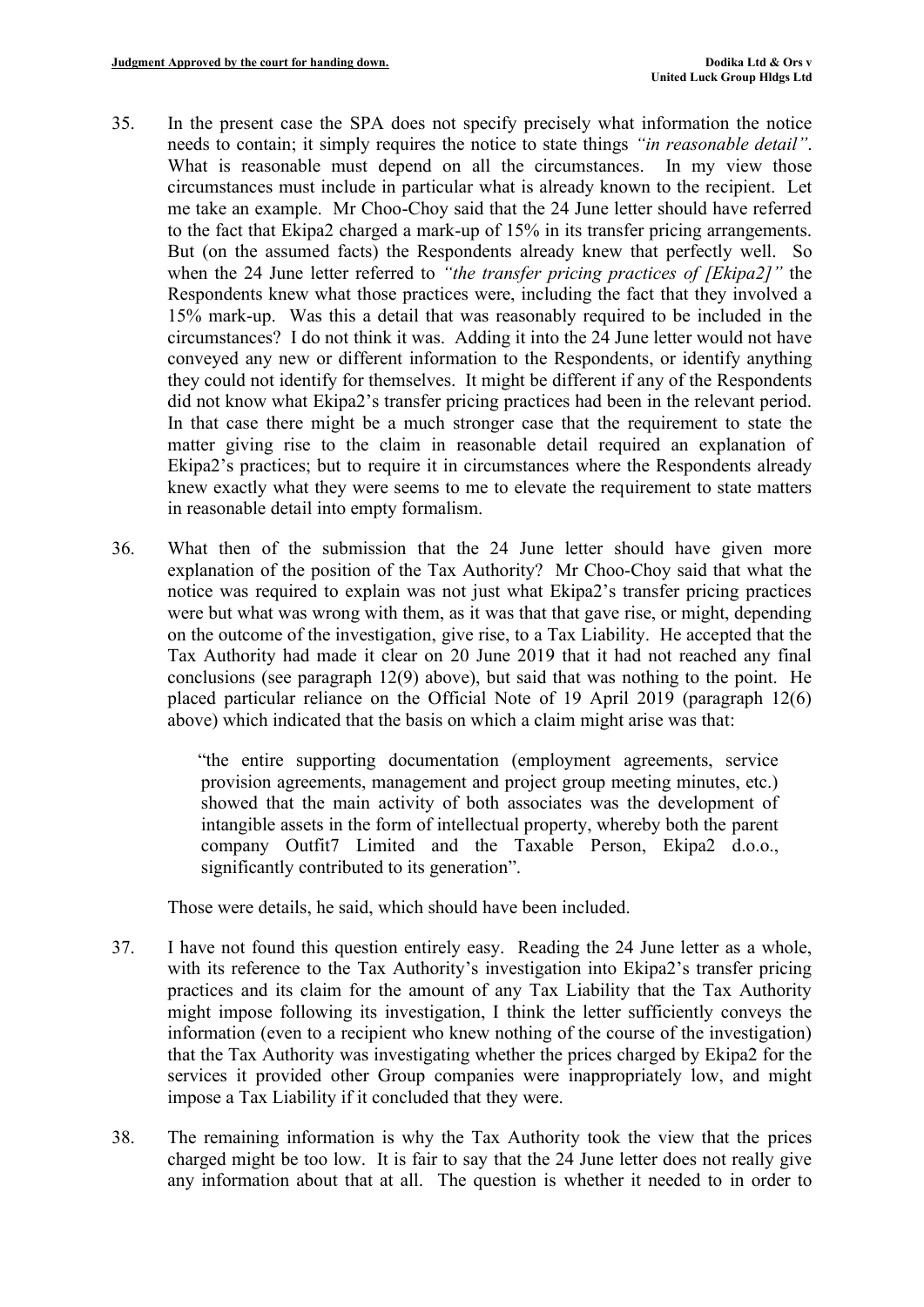satisfy the requirement to state the matter in reasonable detail. What is reasonable must, as I have said, depend on all the circumstances. That includes in the present case the (assumed) fact that the Respondents knew all about the details of the course of the investigation, including the fact that the Tax Authority had declined to give chapter and verse for its suspicions that the transfer pricing adopted by Ekipa2 was inappropriately low, and indeed had several times resisted KPMG's attempts to obtain any further detail. I admit to having real doubts about this, but I understand that the Vice-President and Popplewell LJ are both of the view that in those circumstances it was unnecessary for the 24 June letter to say more than it did, and I am, with some hesitation, persuaded that that is the better view. It was in effect inevitable, given the basis on which Ekipa2 justified charging the prices it did as a low risk service provider, that the Tax Authority's challenge to that must be based, at a high level of generality, on the suggestion that Ekipa2 played a more valuable role in the Group's business of developing valuable intellectual property rights than that would suggest, and where the Respondents are assumed to have actually known that to be the case, I conclude that the letter did not need to contain any more detail than it did.

- 39. In my judgment therefore the 24 June letter did state the matter giving rise to the Claim in reasonable detail. In the light of that conclusion it is not necessary to address the specific Grounds of Appeal. Nor have I found it necessary to consider the authorities. We were shown a number of decisions, mostly at first instance, in which similar clauses have been considered, but none of them seemed to me to be determinative of the points raised in the present case.
- 40. In those circumstances I would allow the appeal, set aside the Judge's Order and dismiss the application for summary judgment.

### **Lord Justice Popplewell:**

- 41. I agree that the appeal should be allowed for the reasons given by Nugee LJ. I add a brief concurring judgment to explain in my own words why I have reached that conclusion with less hesitation than he.
- 42. For the reasons explained by Nugee LJ, I agree that the *"matter which gives rise to such claim"* comprises the facts and circumstances which would or might give rise to the tax liability. The 24 June letter would reasonably have been understood by a recipient who was wholly unfamiliar with the investigation by the Tax Authority, or of Ekipa2's business practices, as advancing a claim on the basis that Ekipa2 would or might be held liable by the Tax Authority to pay unpaid tax, which was a liability which arose from the inappropriate application of its transfer pricing practices to transactions for goods or services between it and other companies within the group. Mr Choo-Choy suggested that *"transfer pricing practices"* was confined to meaning simply the methodology employed. In my view it would reasonably be understood by any recipient of the 24 June letter as including the application of that methodology in a way which had resulted in an underpayment of tax.
- 43. That is an identification of the matter giving rise to the claim, albeit at a high level of generality. The question is whether it includes sufficient detail to amount to *"reasonable detail"*. There are three particular aspects of the present case which, in combination, persuade me that it does in the context in which the 24 June letter was sent.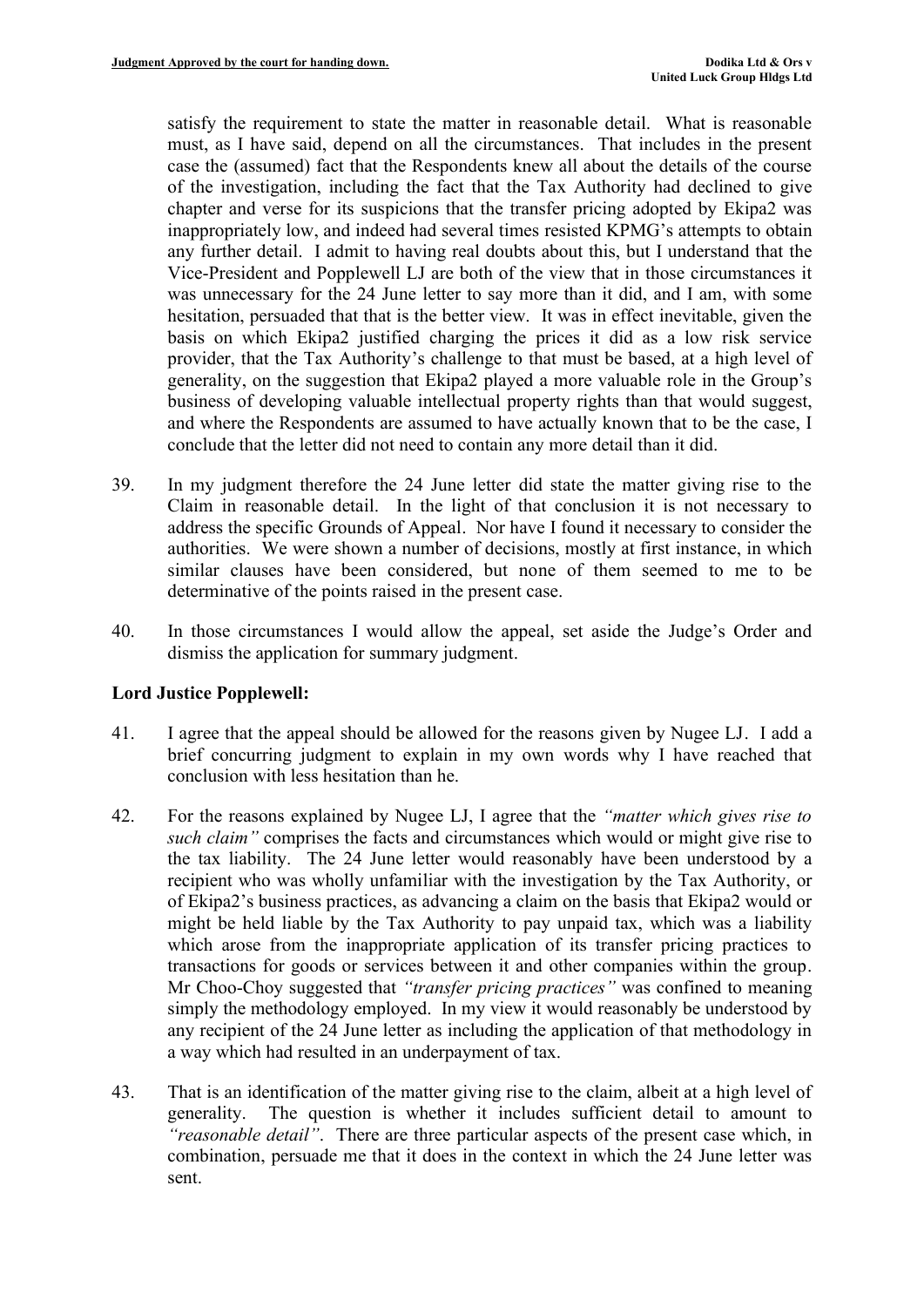- 44. First, the level of further detail available, although greater than that contained in the 24 June letter, was still at a high level of generality. In substance what Mr Choo-Choy submitted was missing was (a) detail of the transfer pricing methodology used by Ekipa2 and (b) the criticism by the Tax Authority that the use of that methodology was inappropriate because it was falsely based on Ekipa2 occupying a routine operational role, whereas Ekipa2 was involved in the development of the intangible assets of the group in the form of the intellectual property, and it contributed to the generation of such assets as one of its main activities. The Tax Authority had not identified which transactions suffered from this erroneous treatment, or what aspect of Ekipa2's business rendered this categorisation of its role a false one. It had not identified any facts or documents on which it based the criticism that the role claimed by Ekipa2 was a false one. It was not suggested by Mr Choo-Choy that the Appellants should have provided a level of detail which was greater than that which had been identified by the Tax Authority. There is no doubt that the additional detail which had been so identified could have been included in the letter, either by way of summary, or incorporation by reference to other documents. However, this additional available detail was of a generic and limited nature.
- 45. Secondly, this additional detail was known to the Respondents, or rather must be assumed to have been known to them for the purposes of the present argument arising on a summary judgment application. I would not, therefore, answer the question posed by the Judge in paragraph 115(5) in the same way as he did. A reasonable recipient with the (assumed) knowledge of both parties, if asked *"on the basis of what general facts is the claim being made?"*, would answer that he *did* know that it included the limited additional detail which it is suggested was necessary. It included what Ekipa2's transfer pricing practices were, and which were put before the Tax Authority in the form of KPMG's reports; and the generic criticisms made by the Tax Authority of Ekipa2's claimed role within the group which were being relied on as rendering the methodology inappropriate so as to result in underpayment of tax, insofar as such criticisms had been identified in the relatively few documents or oral communications from the Tax Authority which addressed them, including in particular the Official Note of 19 April 2019 on which Mr Choo-Choy placed especial reliance. To the extent that the hypothetical recipient with the Respondent's (assumed) knowledge would have remained ignorant or uncertain beyond that additional level of detail, the ignorance or uncertainty was the result of the generic nature of the criticisms which had thereto been expressed by the Tax Authority, not a failure by the Appellants to provide "reasonable detail", being detail which was unavailable to them.
- 46. Thirdly, and as a result of the first two aspects, it would have served no commercial purpose to have set out in the 24 June letter the further limited and generic detail available. The purpose of a notice clause such as that in schedule 4 para 2(b) of the SPA is to enable the recipient to make such inquiries as it is able, and would wish, to make into the factual circumstances giving rise to the claim, with a view to gathering or preserving evidence; to assess so far as possible the merits of the claim; to participate in the tax investigation to the extent desirable or possible with a view to influencing the outcome; and to take into account the nature and scope of the claim in its future business dealings, whether by way of formal reserving or a more general assessment of the potential liability. As Mr Choo-Choy accepted, the additional detail available, if included in the 24 June letter, would not have advanced any of these